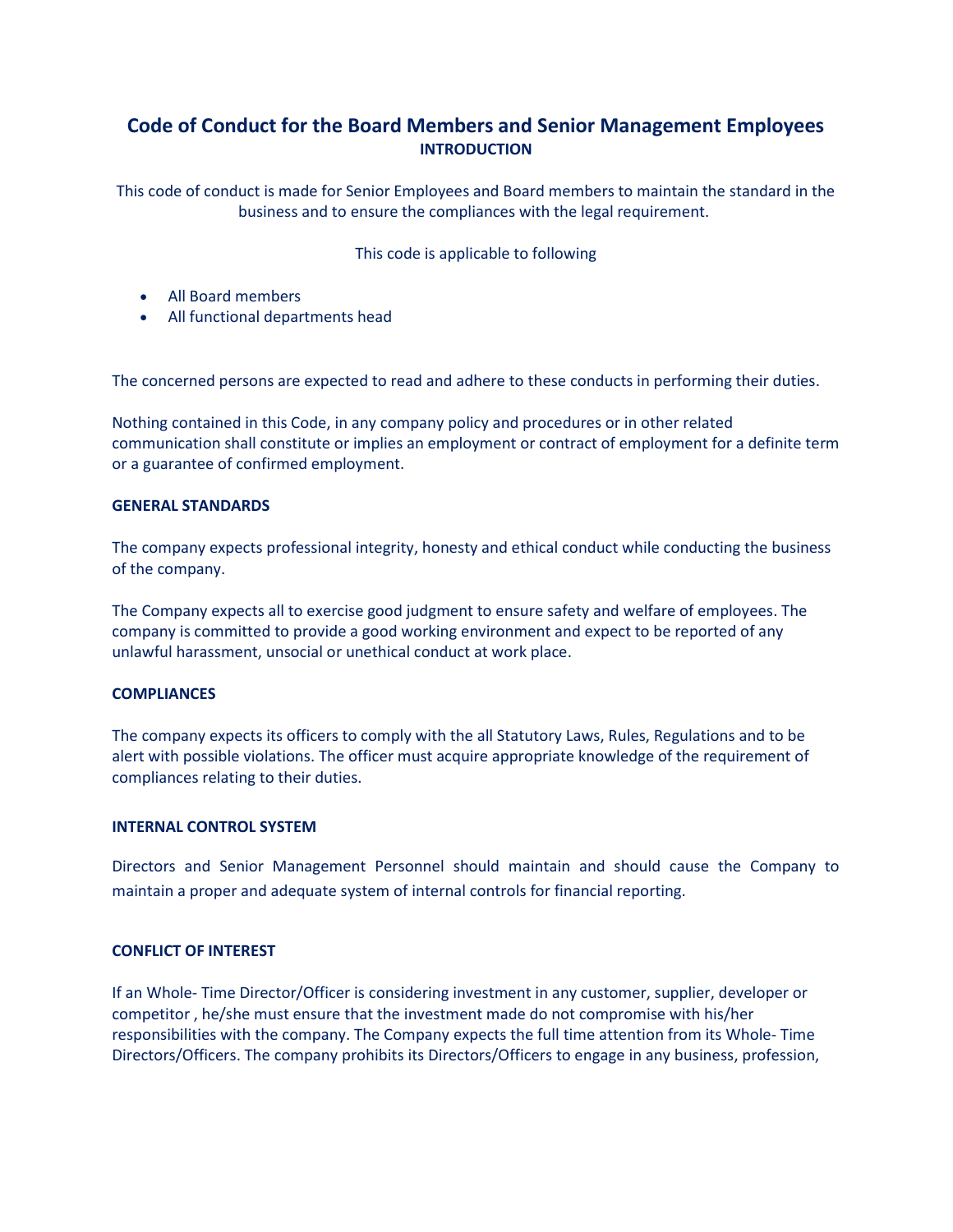Part-time jobs, that interface with the performance or responsibility or otherwise prejudicial to the interest of the company

The Whole- Time Director/Officer should avoid conducting the Company business with their relatives, or with the business associates in which they have a significant role. In case of any such transaction the nature of the related party transaction should be disclosed to the head of the Board/ Accounts and Finance department.

Under no circumstances any Officer should accept any offer, payment , promise to pay or authorization to pay any money, gift or anything of value from customers, vendors, consultants that is perceived as intended , directly or indirectly , to influence any business decision, any act or failure to act , any commitment of fraud of opportunity for the commission of any fraud.

Gifts by company to suppliers or customer or received from suppliers or customers should be appropriate to the circumstances.

#### CORPORATE OPPORTUNITY

The officer should not use for their personal gain, any opportunity that are discovered through the use of company resources unless the facts are fully disclosed to the Company.

#### CONFIDENTIAL INFORMATION

The confidential information are the valuable assets of the Company. The company information which includes process, list of customers, transaction details, vendor database, employees list must be protected and must be used for the company business purpose only.

#### USE OF THE COMPANY ASSETS

Protecting Assets of the company is the major key responsibility of all employees. Care should be taken to ensure that the assets are not misappropriated, loaned to others or sold or donated without proper authorization. The Assets of the company should be used only for the business of the company. The officers shall not use the assets of the company for their personal purpose and they shall not allow any other person to do so.

Every officer who has the control over the fund of the company shall not allow any outsider to exercise control over the fund of the company and the officer having control over the fund shall be personally responsible for the safeguard of the funds. Reasonable steps should be taken to ensure that the company receives good value for the fund spent and accurate and timely recording of expenditure is made.

### VOILATION AND ACTION

The violation of the Code of Conduct should be promptly reported to the appropriate authority. The company will take appropriate action in case of violation. Disciplinary action includes immediate termination which shall be at the sole discretion of the company.

Where laws have been violated, the company will cooperate fully with the appropriate authority.